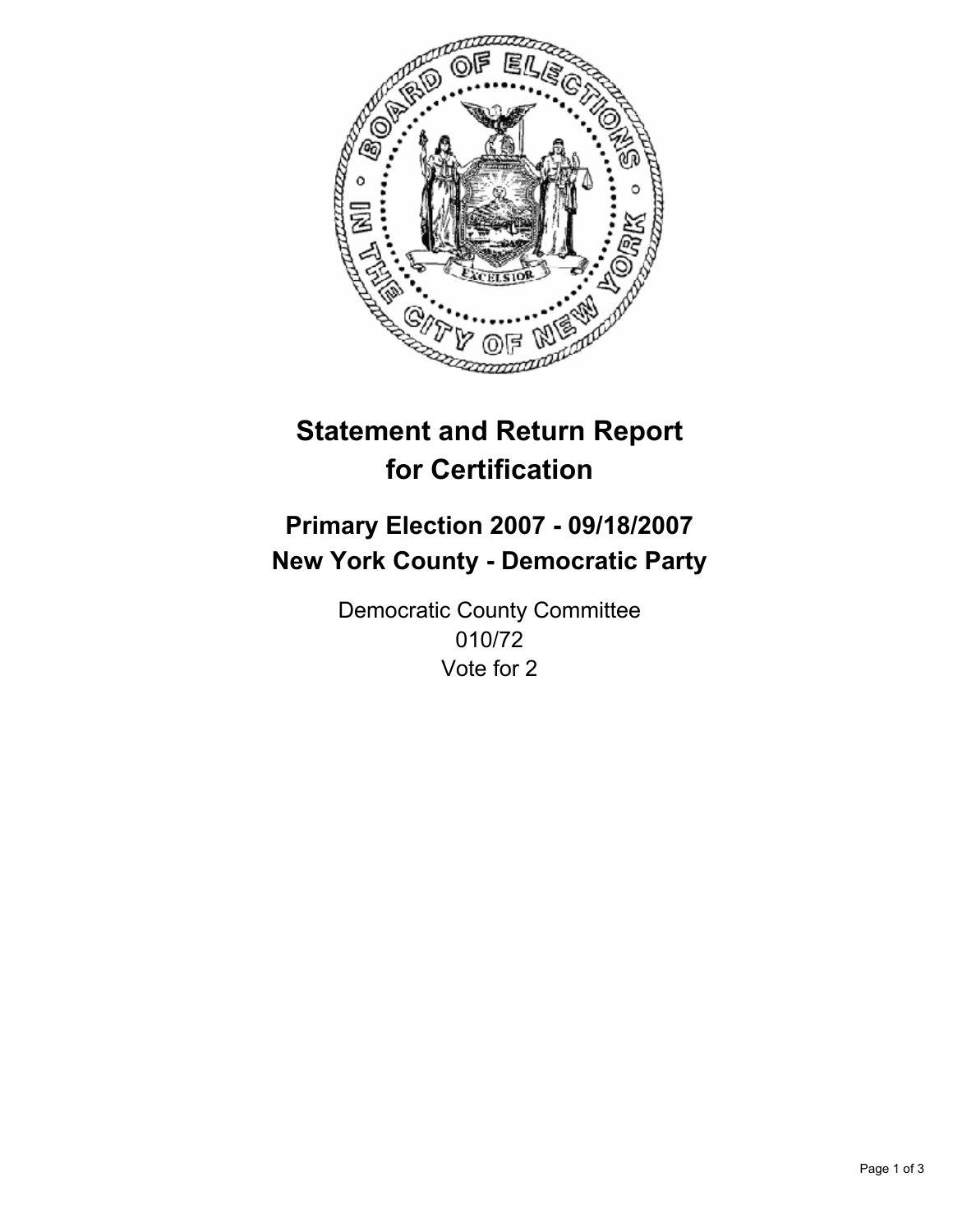

### **Assembly District 72**

| <b>EMERGENCY</b>    |    |
|---------------------|----|
| ABSENTEE/MILITARY   |    |
| AFFIDAVIT           |    |
| CANDIDO B HERNANDEZ |    |
| <b>RUTH BURGOS</b>  |    |
| <b>JOSE TEJADA</b>  |    |
| <b>RAMON MARTE</b>  |    |
| <b>Total Votes</b>  | 23 |